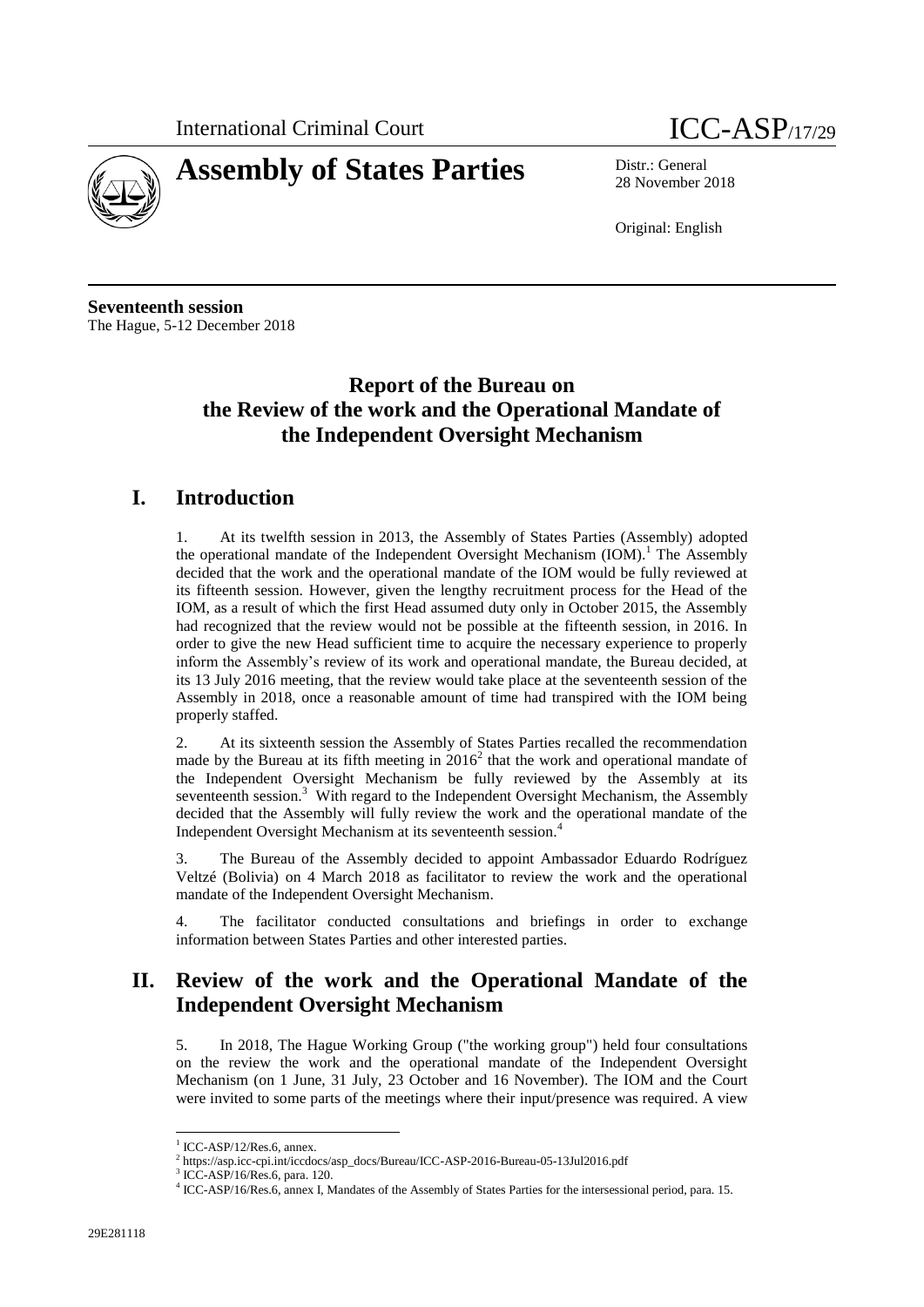was expressed that future meetings on this topic should in principle be held in public, pursuant to the 18 October 2017 decision of the Bureau.

6. The facilitation took note that on 16 July 2018 the Bureau had decided to appoint Mr. Saklaine Hedaraly as the new Head of the IOM. He entered on duty on 1 November  $2018<sup>5</sup>$ . The facilitation also noted that a senior investigator had also been recruited on a short-term basis and had started work in early September.

7. During the facilitation meetings the issue of identifying the purpose, methodology and scope of the review was discussed, taking into account the weaknesses of the operational mandate of the IOM and identifying the gaps that need to be addressed. Such gaps included: the potential duplication or overlap between the different oversight mechanisms in the Court; confidentiality of investigation reports and the level of reporting; lack of mandate to investigate former elected officials; and guiding principles. The need to look at best practices across the United Nations offices with similar oversight functions was considered. Some States expressed the view that the aim of the review should be to empower the IOM.

8. The issue of confidentiality of investigation reports and the level of reporting was also raised at the Bureau level discussions. During those discussions it was noted that the Bureau would benefit from more detailed activity reports in the future, and that the format of the quarterly reports could be more in line with the reports of other similar oversight bodies, particularly within the United Nations system, or along the lines of the Administrative Tribunal of the International Labour Organization (ILOAT) judgments for investigations which have been concluded. Nonetheless this was an issue that remained wanting and that was not clearly addressed in the mandate. Additionally, a reference was made to potential inconsistencies between the French and English versions of the IOM mandate. In particular, the meaning of confidentiality and the terminology used: "reports of misconduct" and "signalement des fautes". The issue of the possibility of having the IOM provide the Bureau with redacted investigation reports was raised.

9. It was suggested within the facilitation to continue the consultations with the newly appointed Head of the IOM to explore the possibility of drafting a paper on the IOM's confidentiality and disclosure policy and the potential gaps in the IOM mandate in this regard, as well as options on how to address the gaps. It was also suggested that the IOM could prepare a draft provision regarding investigation of potential misconduct by former elected officials and other staff members of the Court, based on a study on how other oversight bodies at the international/regional level deal with this matter. This was seen as having particular importance in light of media reports which appeared in the last trimester of 2017 concerning alleged misconduct of former elected officials. It was further suggested that a proposal be developed which aims at specifying the obligations of elected officials and other staff members of the Court after the end of service and to align the IOM mandate and related procedures to allow investigations in this respect.

At the meeting held on 23 October, the facilitator prepared some draft language for potential amendments to be included in the applicable normative framework of the Court (for elected officials and, as appropriate, for staff), as well as a draft text for a code of conduct/ethics and professional conduct. He noted that it may not be feasible to agree on a concrete text in 2018, but suggested to continue the discussion further in 2019. Other suggestions on ways to address the issue were made, for example by including specific elements in new contracts with (elected) officials.

11. The facilitation also took note of two issues that had arisen in the context of the rule 26 amendment discussion regarding consistency with the IOM mandate: a) the handling of anonymous complaints and b) the confidentiality of complaints and the reporting of the results of investigations. It was suggested that the IOM could assist with finding language to reflect the changes in the IOM mandate which would need to be made if the amendments

 $\overline{a}$  $5$  The first Head of the IOM, Mr. Ian Fuller, entered on duty on October 2015. He presented his resignation on 18 October 2017 and with effect from 10 December 2017. In December 2017 the Bureau began the recruitment process for the selection of a new Head.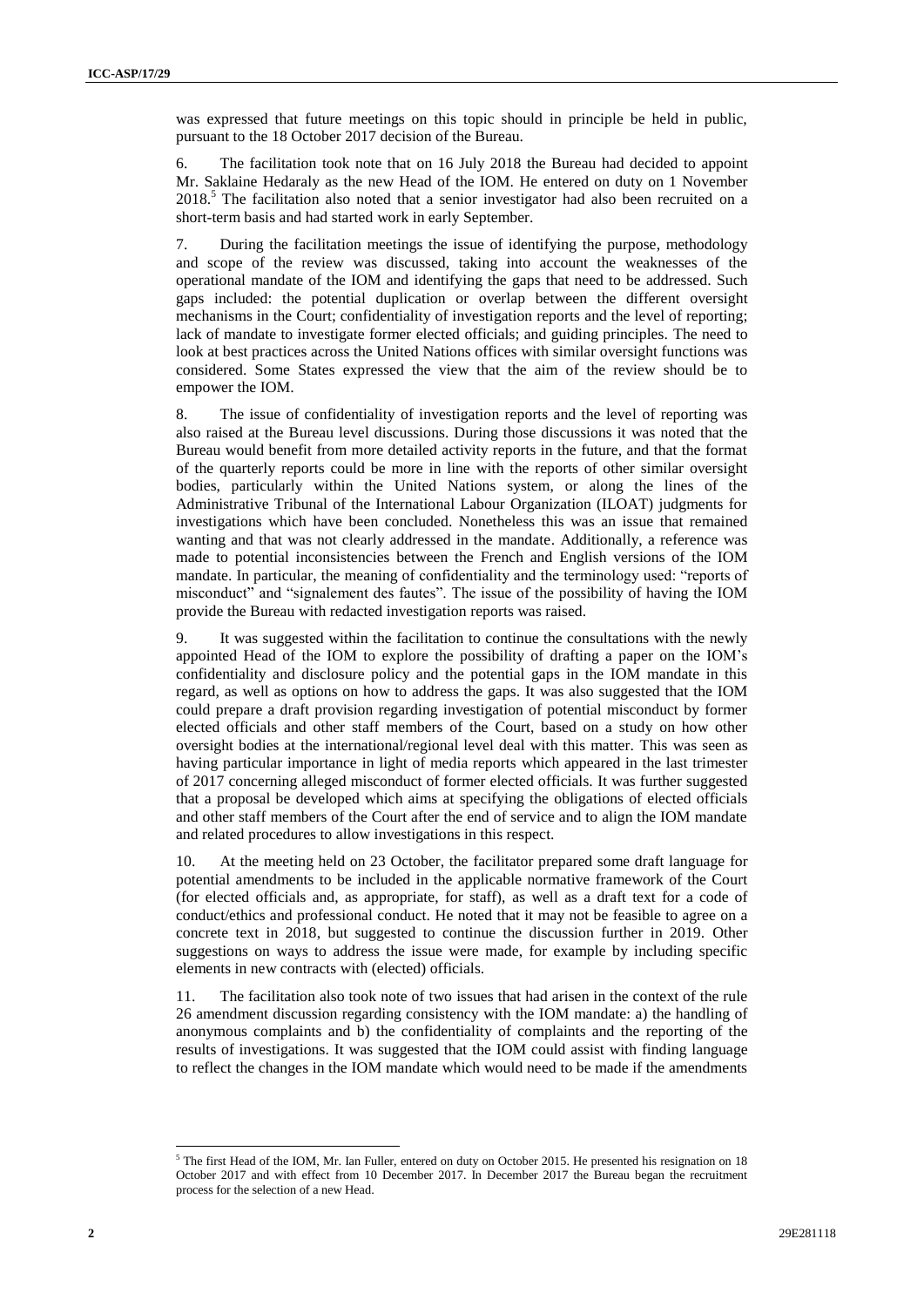to rule 26 of the Rules of Procedure and Evidence were adopted by the Assembly. The details on this issue are contained in the report of the Study Group on Governance.<sup>6</sup>

12. Regarding the Court's values and ethics framework, the facilitation took note of the Audit Committee annual report.<sup>7</sup> The facilitation also took note of the final audit report on Human Resources management of the External Auditor,<sup>8</sup> particularly recommendation 9 to develop and publish an ethics charter. It was noted that no single code of conduct is applicable to elected officials and staff, but that there are different normative regimes which apply to some organs, including different codes of conduct. The facilitator noted that in this regard the Bangalore Principles of Judicial Conduct, adopted by the United Nations in 2002, might be a central element to be borne in mind in the preparation of that revised value and ethics framework.<sup>10</sup> The facilitation took note that the Audit Committee had requested that the Court provide it with an update on this issue at its ninth session in 2019. In this regard the facilitator urged States Parties to further consider this matter raised by the External Auditor and the Audit Committee, which would require attention from States Parties in 2019, since its importance would merit opportune discussion, also bearing in mind the aspects previously mentioned about the alleged misconduct of former elected officials of the Court. Such consideration, it was posited by the facilitator, could include considering the adoption in 2019 of the Bangalore Principles of Judicial Conduct.

### **III. Recommendations**

13. The recommendations annexed to this report are submitted via the Bureau for the consideration of the Assembly.

<sup>6</sup> ICC-ASP/17/36.

 $7$  ICC-ASP/17/15, Annex VI, para 26.

<sup>8</sup> ICC-ASP/17/7, paras 238 and 240.

<sup>9</sup> Idem. "*Recommendation 9: The External auditor recommends that the ICC develop and publish an ethics charter."*

<sup>&</sup>lt;sup>10</sup> [https://www.unodc.org/pdf/crime/corruption/judicial\\_group/Bangalore\\_principles.pdf](https://www.unodc.org/pdf/crime/corruption/judicial_group/Bangalore_principles.pdf)